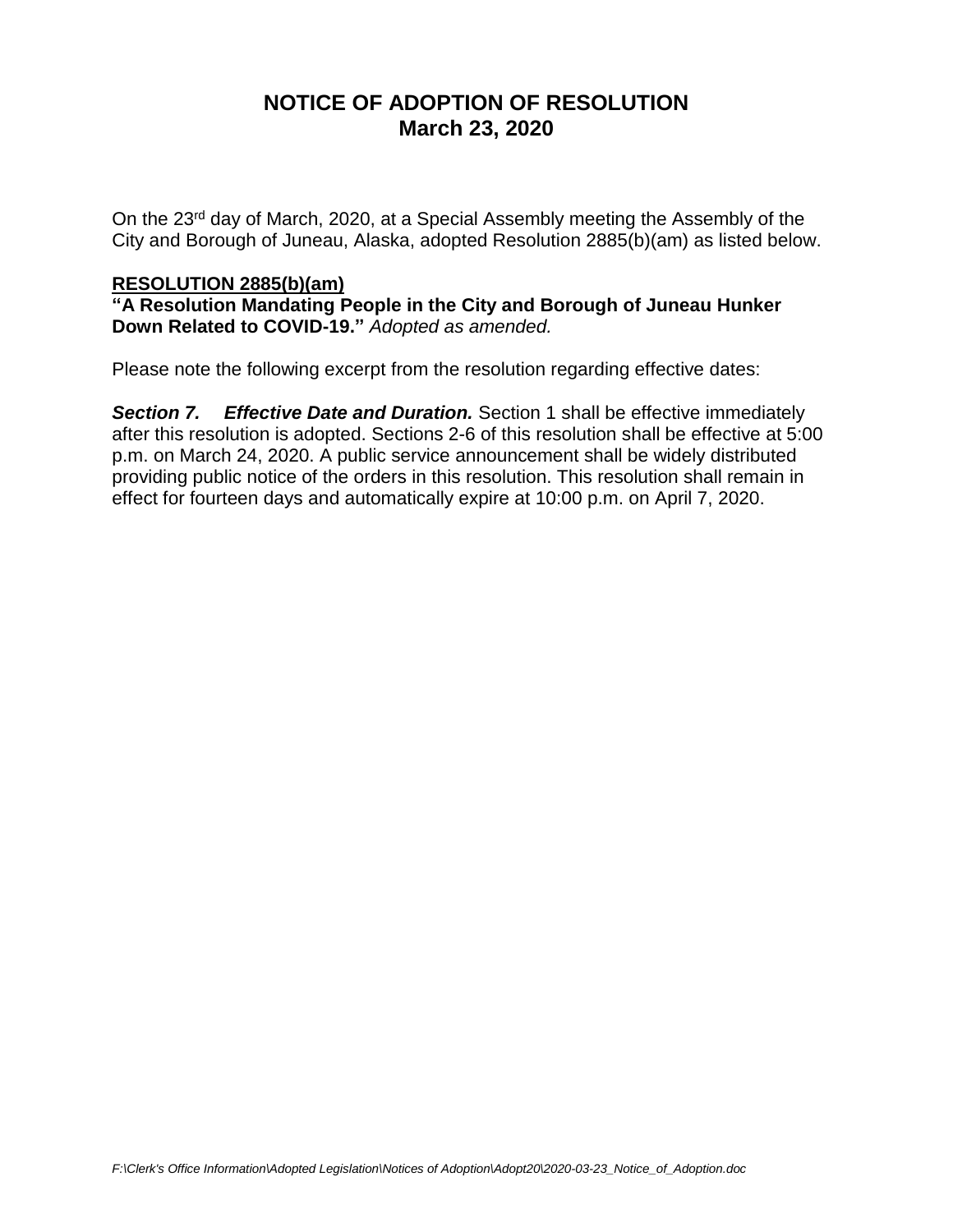Presented by: Hale, Smith, Gladziszewski Presented: 3/22/2020 Drafted by: R. Palmer III

#### **RESOLUTION OF THE CITY AND BOROUGH OF JUNEAU, ALASKA**

#### **Serial No. 2885(b)(am)**

### **A Resolution Mandating People in the City and Borough of Juneau Hunker Down Related to COVID-19.**

A. WHEREAS, COVID-19 is a respiratory disease that can result in serious illness or death and is caused by the SARS-Cov-2 virus ("virus"), a new strain of the coronavirus that has not been previously identified in humans and is easily transmittable person to person; and

B. WHEREAS, on March 11, 2020, the World Health Organization ("WHO") declared the virus a pandemic; and

C. WHEREAS, on March 11, 2020, the State of Alaska declared a public health emergency in response to the anticipated outbreak of the virus in Alaska; and

D. WHEREAS, on March 13, 2020, President Donald J. Trump declared a national emergency in response to the virus pandemic; and

E. WHEREAS, on March 16, 2020, the Assembly declared a local emergency in response to COVID-19; and

F. WHEREAS, as of March 20, 2020, the State of Alaska had 14 confirmed COVID-19 cases; and

G. WHEREAS, as of March 20, 2020, the State of Alaska had issued eight health mandates including closing schools until May 1, 2020; and

H. WHEREAS, as of March 20, 2020, the neighboring municipality of the Ketchikan Gateway Borough had three confirmed COVID-19 cases, which included a person that had recently traveled to the City and Borough of Juneau; and

I. WHEREAS, on March 20, 2020, the State of Alaska issued health mandate 7.1 that generally prohibited close contact with people by prohibiting personal care services and gatherings of ten or more people in two municipalities, including the Ketchikan Gateway Borough; and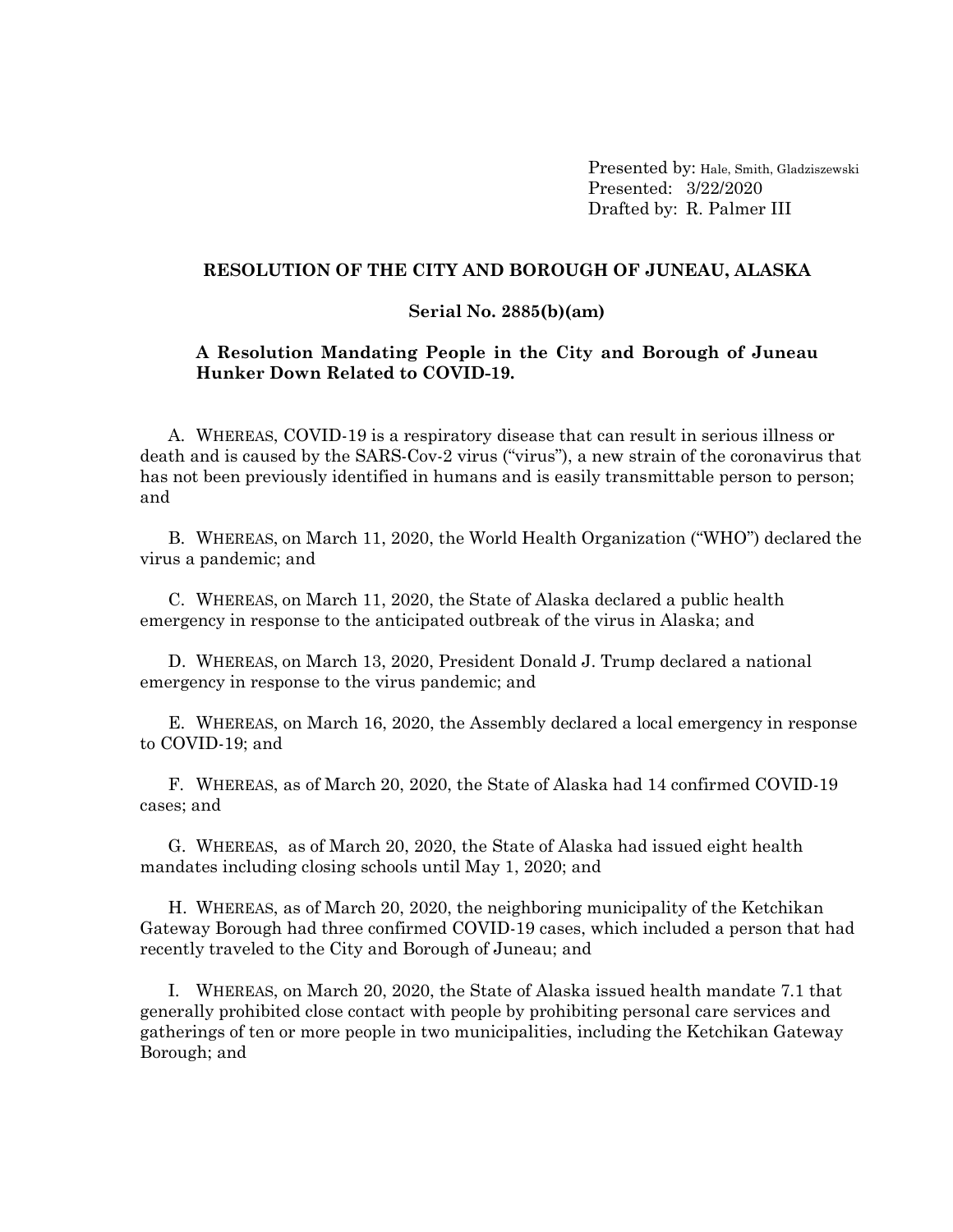J. WHEREAS, the City and Borough of Juneau is linked to the Ketchikan Gateway Borough by daily commercial air traffic; and

K. WHEREAS, this resolution is akin to an emergency declaration and is reasonable and necessary under the circumstances to protect the public health, welfare, and safety in the City and Borough of Juneau; and

L. WHEREAS, entities that provide services for unsheltered people are urged to make shelter space available as soon as possible and to the maximum extent possible in compliance with COVID-19 risk mitigation practices; and

M. WHEREAS, people particularly at risk of complications from COVID-19 include those 60 years and older and individuals of any age with a serious underlying medical condition. Household members of those who are at elevated risk should implement these more stringent guidelines as well, to the extent possible; and

N. WHEREAS, anyone particularly at-risk from COVID-19 should reduce exposure by staying at home, not physically going to work, and not doing their own shopping if possible; and

O. WHEREAS, this resolution shall have the same effect as a rule issued by the Manager pursuant to CBJC 03.25.040(b)(6).

NOW, THEREFORE, BE IT RESOLVED BY THE ASSEMBLY OF THE CITY AND BOROUGH OF JUNEAU, ALASKA:

Section 1. This resolution may also be referred to as "CBJ COVID-19 Rule 1."

**Section 2. Stay Home Order.** All people in the City and Borough of Juneau shall stay at home as much as possible, except to work in critical jobs, listed below; to buy, sell, or deliver groceries or other important goods such as those sold by critical businesses; to receive or provide health care; and to get fresh air without contacting others. On the limited occasions when individuals leave home, they should maintain social distancing of at least six feet from any person outside their household whenever possible. Individuals are also encouraged to practice recommended hygiene, including regular hand washing, monitoring for symptoms, refraining from visiting residences or participating in gatherings, staying home when sick, quarantining if possibly exposed to the coronavirus, and eliminating nonessential travel and trips to public places. Individuals experiencing homelessness are exempt from this order.

**Section 3. Non-critical Business Closure Order.** All non-critical businesses and entities must close their premises to the public; however, businesses and entities are encouraged to use telecommuting or work from home procedures.

**Section 4. Transmission Minimization Order for Critical Businesses or Entities.** All critical businesses or entities that remain open must enact significant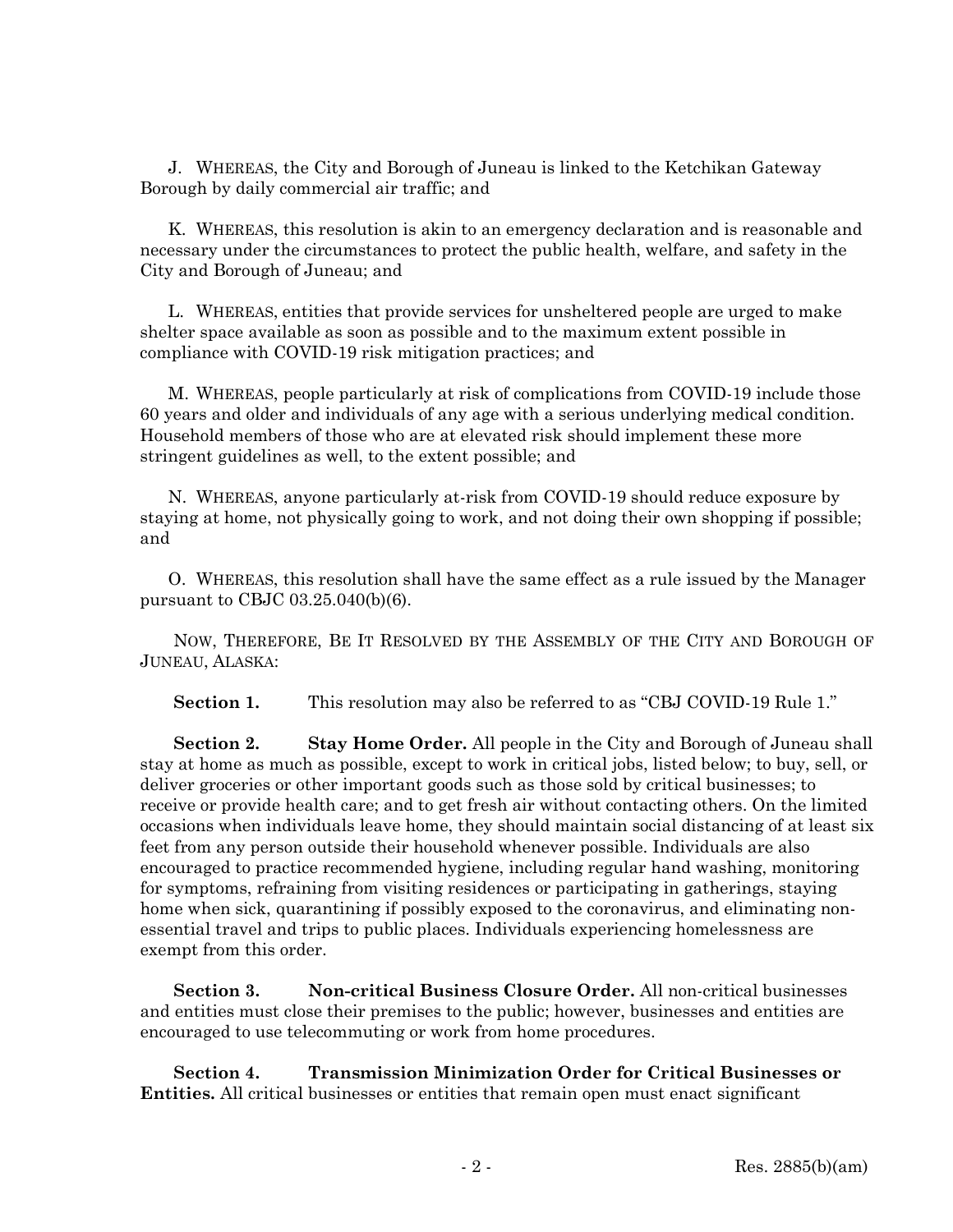measures to minimize the transmission of the coronavirus. Critical businesses or entities unable to enact or found to have not enacted significant measures to minimize the transmission of the coronavirus shall close their premises to the public. Significant measures to minimize the transmission of the coronavirus should include, but are not limited to adoption of telecommuting or work from home procedures, stringent hygiene and disinfecting practices, maximizing social distancing, minimizing unprotected contact between employees and members of the public and items or surfaces that employees and members of the public come into contact with, requiring that employees stay home if sick, and prohibiting premises access to persons exhibiting symptoms of COVID-19.

**Section 5. Definition of critical business or entity**. A critical business or entity includes the following regardless whether it is for profit, not for profit, or other entity:

- (a) "Healthcare Operations" including hospitals, clinics, dentists, ophthalmologists and optometrists, chiropractors, pharmacies, medical laboratories, other healthcare facilities and providers, home healthcare services providers, mental health providers, companies and institutions involved in the research and development, manufacture, distribution, warehousing, or supplying of pharmaceuticals, biotechnology therapies, consumer health products, medical devices, diagnostics, equipment, services, or any related and/or ancillary healthcare services. "Healthcare Operations" also includes veterinary care and healthcare services provided to animals. "Healthcare Operations" does not include fitness and exercise gyms, massage therapy locations, or similar facilities;
- (b) Businesses providing any services or performing any work necessary to the operations and maintenance of "Critical Infrastructure," including, but not limited to, the barge services, public works construction, construction and maintenance of housing, airport operations, water, sewer, gas, electrical, utility, mineral production, roads and highways, trucking and shipping companies, public transportation, solid waste collection and removal, internet, and telecommunications systems;
- (c) First responders, emergency management personnel, emergency dispatchers, court personnel, and law enforcement personnel;
- (d) "Critical Government Functions" means the judiciary, the legislature, and all services needed to ensure the continuing operation of the government agencies that provide for the health, safety, and welfare of the public. Federal, Tribal, and State of Alaska employees should follow direction of their employer regarding whether and where to report to work;
- (e) Defense and national security-related operations supporting the U.S. Government or a contractor to the U.S. government;
- (f) Grocery stores, supermarkets, food banks, marijuana retailers, convenience stores, and other similar establishments engaged in the retail sale of food, beverages, or other household consumer products (such as cleaning and personal care products, pet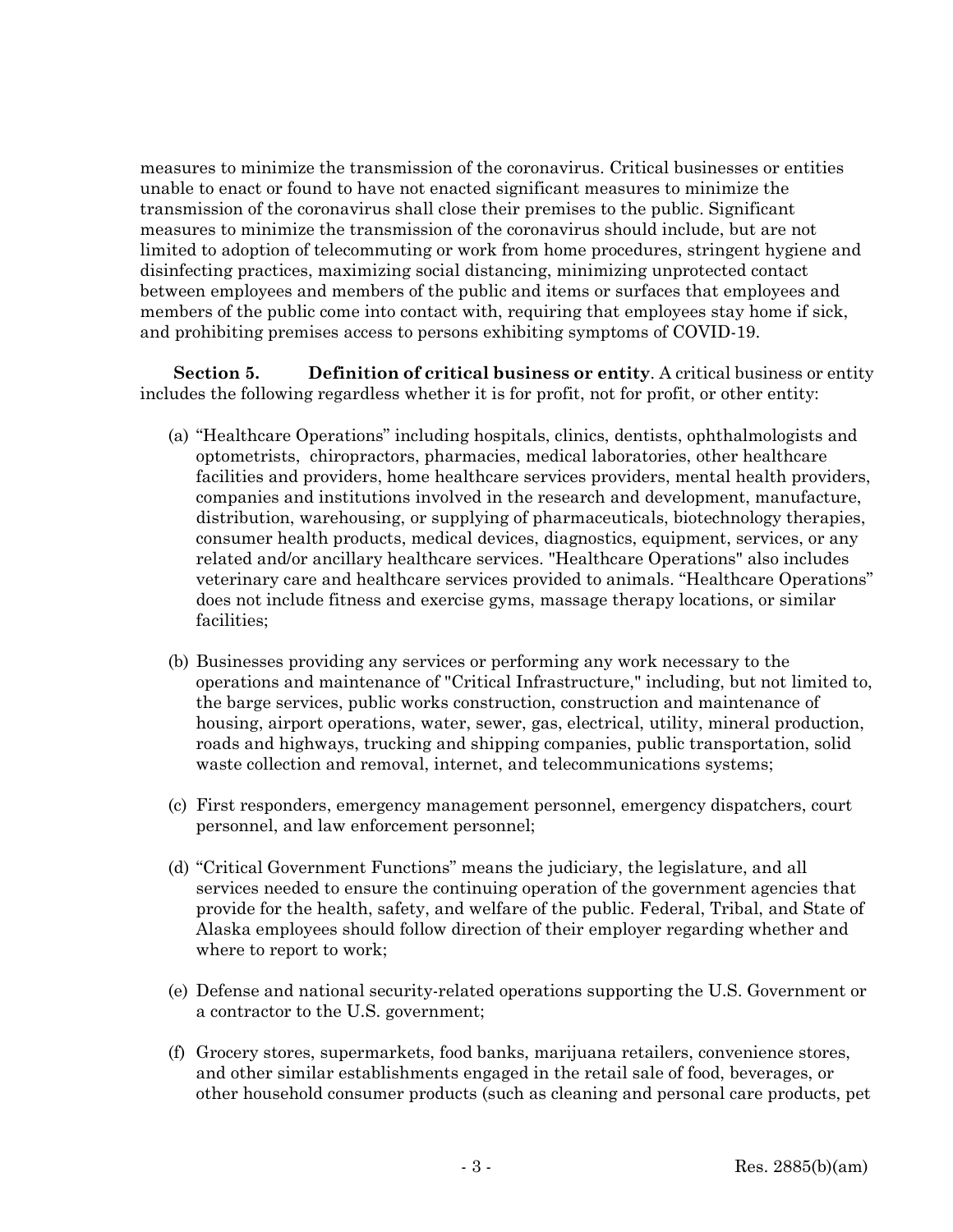food, and pet supplies). This includes stores that sell groceries and also sell other non-grocery products, as well as stores that sell products necessary to maintaining the safety, sanitation, and operation of residences;

- (g) Food manufacturing and cultivation, including fishing, hunting, farming, and livestock;
- (h) Businesses that provide food, shelter, and social services, and other necessities of life for economically disadvantaged, unsheltered, or otherwise vulnerable individuals;
- (i) Newspapers, television, radio, and other media services;
- (j) Gas stations and auto-supply, auto-repair, towing companies, bicycle repair, and related facilities;
- (k) Banks, mortgage companies, insurance companies, and related financial institutions;
- (l) Hardware stores;
- (m)Plumbers, electricians, exterminators, and other service providers who provide services that are necessary to maintaining the safety, sanitation, and operation of residences and critical businesses;
- (n) Businesses providing mailing and shipping services;
- (o) Educational institutions for purposes of facilitating distance learning;
- (p) Laundromats, dry cleaners, and laundry service providers;
- (q) Restaurants, bars, and breweries and other facilities that prepare and serve food and beverages, but only for delivery or carry out under the restrictions described in the State of Alaska Health Mandate 3;
- (r) Businesses that supply products needed for people to work from home;
- (s) Businesses that supply other critical businesses with the support or supplies necessary to operate;
- (t) Businesses that ship or deliver groceries, food, goods, or services directly to residences;
- (u) Businesses that provide transportation services of passengers or goods, including the Alaska Marine Highway System;
- (v) Home-based care for seniors, adults, or children;